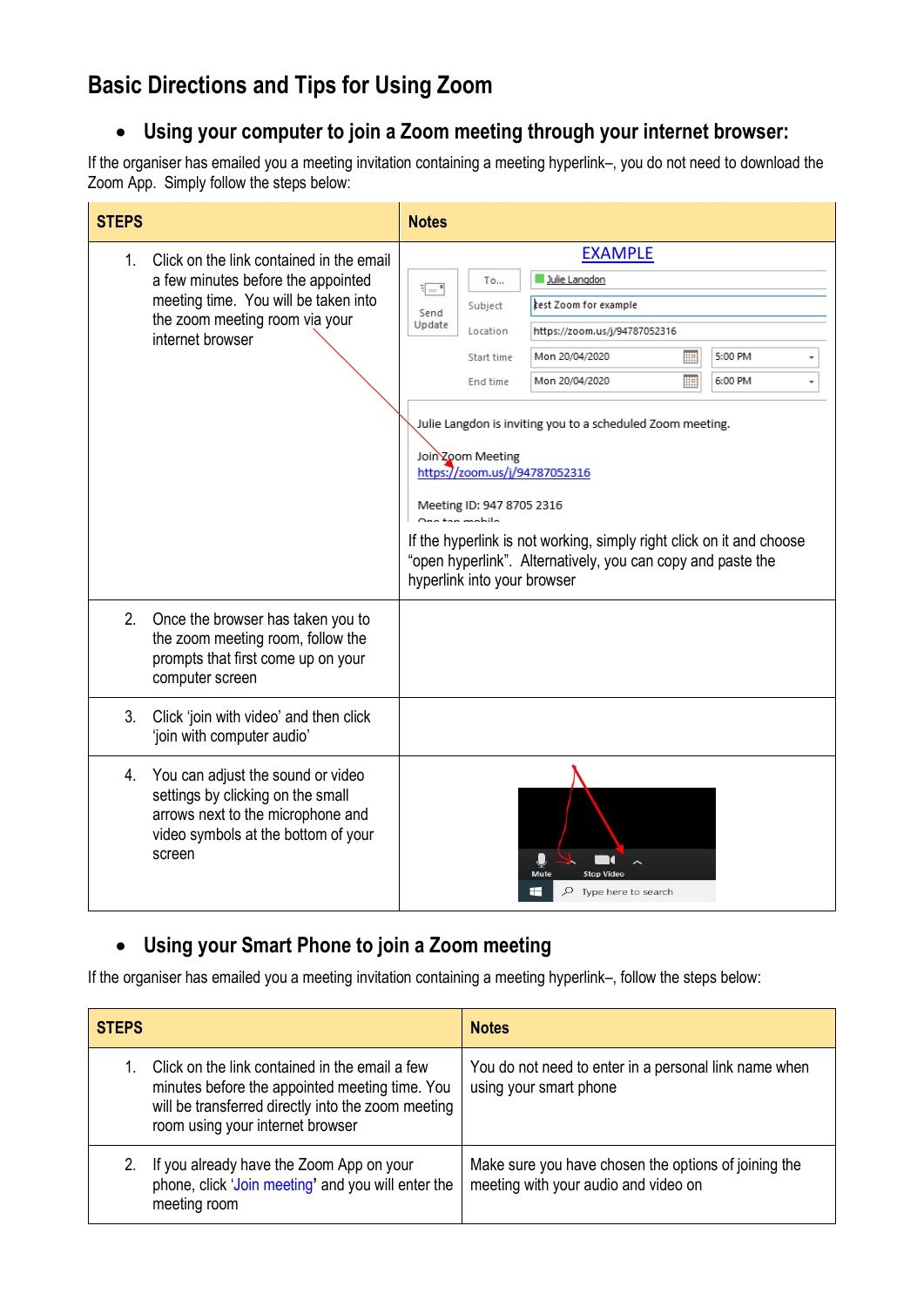3. If you do not have the Zoom App on your phone and it is the first time you are using Zoom, instead of clicking, 'Join Meeting' - click 'Download from Zoom". Follow the prompts that come up to down load the app directly from Zoom onto your phone**.** 

 $\overline{Q}$ The app is free and **you will avoid any issues of downloading the wrong software** as you will be downloading the application directly from Zoom!

# **Using a Land Line or a Feature Phones to join the meeting**

If the meeting organiser has emailed you a meeting invitation – follow the steps below:

| <b>STEPS</b> |                                                                                                                                                    | <b>Notes</b>                                                                                                                                                                                                                                                        |
|--------------|----------------------------------------------------------------------------------------------------------------------------------------------------|---------------------------------------------------------------------------------------------------------------------------------------------------------------------------------------------------------------------------------------------------------------------|
| $1_{\cdot}$  | Dial the local number contained in the email<br>that your zoom meeting organizer sends to you<br>a few minutes before the meeting is set to start. | <b>EXAMPLE</b><br>Join Zoom Meeting at 10.30am - 11.30am on 7/5/20<br>https://zoom.us/j/s<br>Dial by your location<br>+61 731 853 730 Australia<br>+61 861 193 900 Australia<br>+61 8 7150 1149 Australia<br>+61 2 8015 6011 Australia<br>+61 3 7018 2005 Australia |
| 2.           | On call pick up, you will be prompted to enter in<br>a Meeting ID Number. Enter in the Meeting ID<br>Number followed by #.                         | Note that the meeting ID Number is always the same<br>number as the last nine digits in the hyper link                                                                                                                                                              |
| 3.           | You will be prompted to enter a unique<br>participant ID. Skip this prompt by clicking #<br>again                                                  |                                                                                                                                                                                                                                                                     |

# **Trouble Shooting**

## **QUESTION:**

#### **When I use my computer to join a meeting using the internet browser - what should I do if the audio is not working?**

Sometimes this can happen and is often fixed by downloading the Zoom App rather than accessing the meeting using your browser. Follow the steps below to join the meeting using the Zoom app.

| <b>STEPS</b>                            | <b>Notes</b>                                                    |
|-----------------------------------------|-----------------------------------------------------------------|
| Down load the Zoom App to your          | ⊻ٍ                                                              |
| computer. The Zoom App is free and can  | By downloading the app from the Zoom site you will              |
| be found at                             | avoid any potential issues of downloading the                   |
| https://zoom.us/support/download        | wrong/suspect software                                          |
| The app should install immediately once | At this time, you can also register as a zoom user by clicking  |
| you visit the zoom site at the address  | on the blue Sign Up button at the top right hand corner of your |
| above                                   | screen                                                          |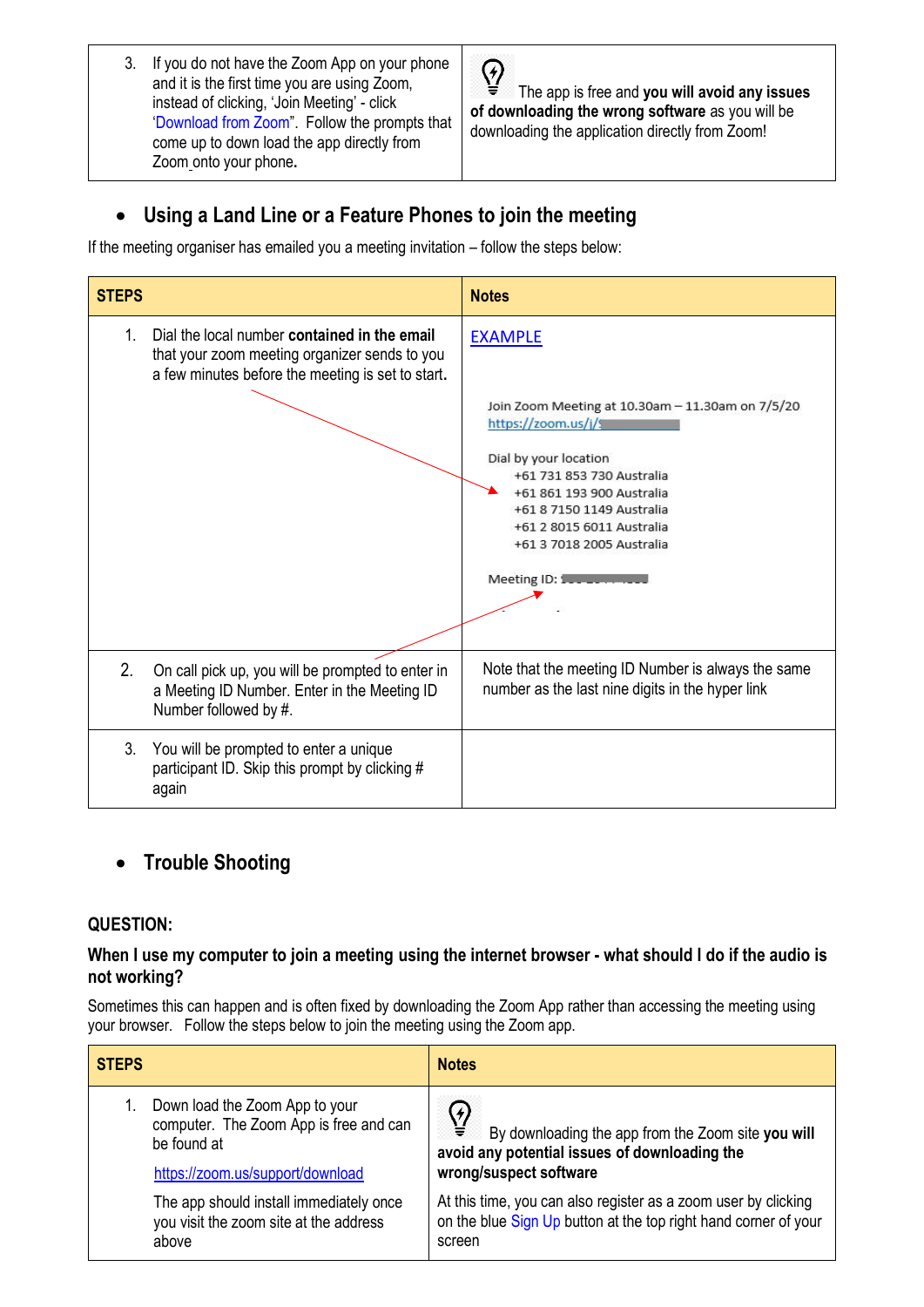| 2. | Open the Zoom app on your computer and<br>join a meeting by clicking on 'Join A<br>Meeting'                                                                                                                     |                                                                                                                                                                                                                                                                                                                                                                                                                                                                                                                                                                                                                                                                                                                |
|----|-----------------------------------------------------------------------------------------------------------------------------------------------------------------------------------------------------------------|----------------------------------------------------------------------------------------------------------------------------------------------------------------------------------------------------------------------------------------------------------------------------------------------------------------------------------------------------------------------------------------------------------------------------------------------------------------------------------------------------------------------------------------------------------------------------------------------------------------------------------------------------------------------------------------------------------------|
| 3. | Enter in the Meeting ID Number a few<br>minutes before the appointed meeting time<br>(The Meeting ID Number will be sent to<br>you by the meeting organiser along with<br>the time the meeting will take place) | 三<br>$I \equiv -$<br>$\bigcirc$ - H -<br>1 Normal 1 No Spac Heading 1<br>$\equiv$ $\equiv$<br>Heading 2<br>Titl<br>Paragraph<br>Styles<br>Γs.<br>$\overline{\mathbb{F}_\mathbb{R}}$ .<br>$2 + 1 + 3 + 1$<br>$+15 + + +16 + +$<br><b>CI</b> Zoom<br>$\times$<br>ing Your (<br>wn load the 2<br>d visiting<br><b>Join Meeting</b><br>ps://zoom.us<br>hen "sign up" (by<br>king on the b<br>Meeting ID or Personal Link Name<br>ce you have<br>om at<br><b>XXXXXXXXXX</b><br>ps://zoom.us<br>low the pro<br>meeting<br>:k 'join with y<br>Julia Klieber<br>Zoom Cloud<br>×<br>Remember my name for future meetings<br>Do not connect to audio<br>Turn off my video<br>Join<br>Cancel<br>Join a Meeting<br>Sign In |
| 4. | Follow the prompts that come up on your<br>computer screen. Remember to:<br>Click 'join with video' and<br>Click 'join with computer audio'                                                                     |                                                                                                                                                                                                                                                                                                                                                                                                                                                                                                                                                                                                                                                                                                                |

# **QUESTION:**

# **What do I do if my computer allows me to join with video but I cannot get the audio to work?**

This might be the case if you do not have a microphone or speaker on your PC/Mac. If you automatically joined 'computer audio' on entering the meeting, you will need to leave the computer audio before joining audio by phone.

To do this, follow the steps below:

| <b>STEPS</b>                                                                                                                                                                                                                                             |  |  |
|----------------------------------------------------------------------------------------------------------------------------------------------------------------------------------------------------------------------------------------------------------|--|--|
| On your computer screen, click the arrow next to Mute/Unmute.<br>1.                                                                                                                                                                                      |  |  |
| ło<br>$_{\rm CC}$<br>$\cdots$<br>$\bullet\bullet\bullet$<br><b>End Meetin</b><br><b>Invite</b><br><b>Chat</b><br><b>More</b><br>Start Video<br><b>Manage Participants</b><br><b>Closed Caption Breakout Rooms</b><br>Record                              |  |  |
| 2.<br><b>Click Leave Computer Audio</b>                                                                                                                                                                                                                  |  |  |
| Select a Microphone<br>Microphone (High Definition Audio Device)<br>Join Audio<br>√ Same as System                                                                                                                                                       |  |  |
| <b>Select a Speaker</b><br><b>Speakers (High Definition Audio Device)</b>                                                                                                                                                                                |  |  |
| √ Same as System<br>Leave Computer Audio                                                                                                                                                                                                                 |  |  |
| Audio Options                                                                                                                                                                                                                                            |  |  |
| 3.<br>Keep your computer screen on and then phone into the meeting using your smart phone or feature phone by<br>following the instructions given earlier so that you can join the meeting using the image on your computer<br>and audio from your phone |  |  |